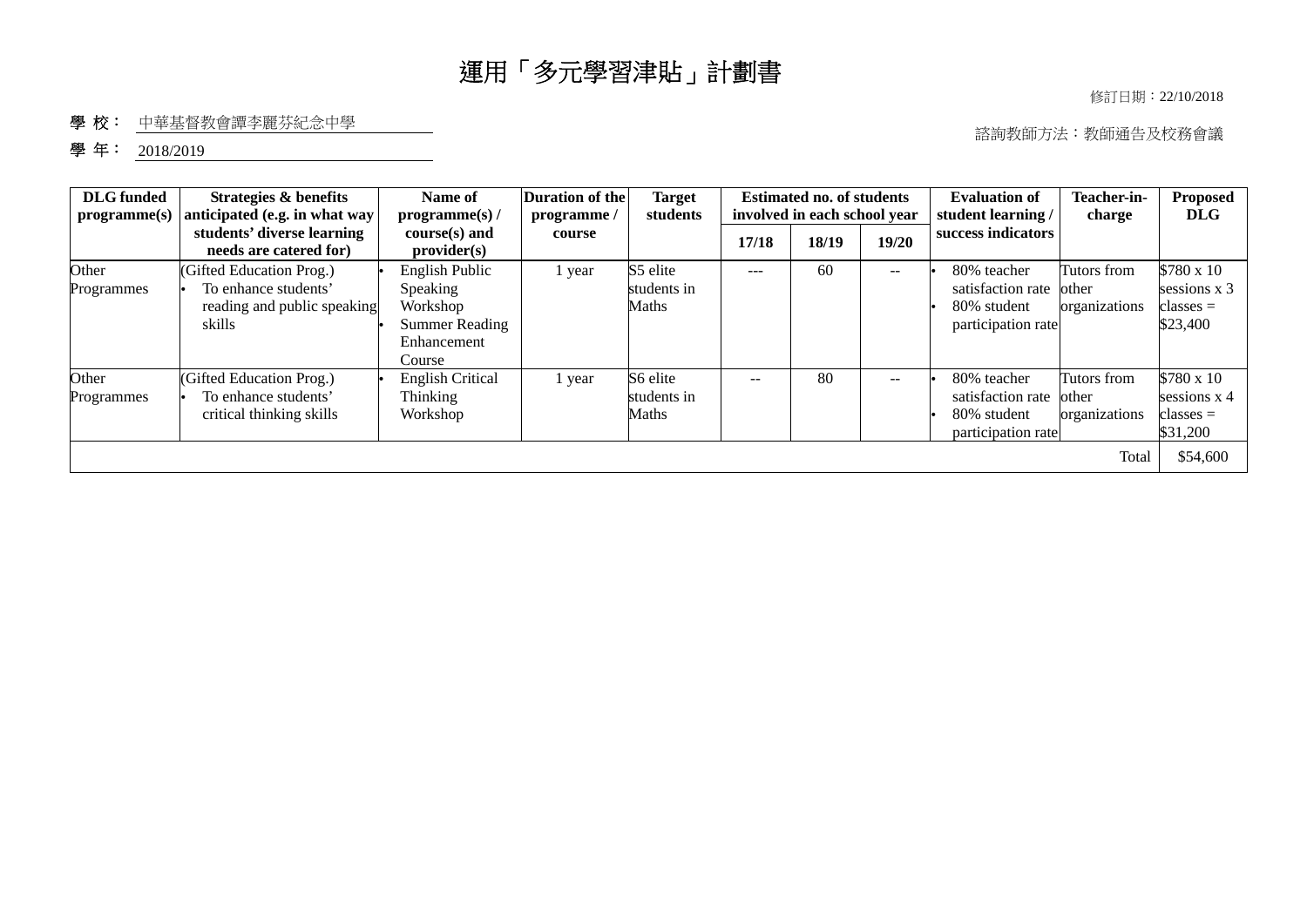# 運用「多元學習津貼」計劃書

修訂日期︰22/10/2018

|                                                                                                    | 課程提供機構        |                                                                                 | 目標學生                         | 預計每學年涉及的<br>學生人數  |                 |       | 學生學習的評估/                                                                                                                     | 負責人       |
|----------------------------------------------------------------------------------------------------|---------------|---------------------------------------------------------------------------------|------------------------------|-------------------|-----------------|-------|------------------------------------------------------------------------------------------------------------------------------|-----------|
|                                                                                                    |               |                                                                                 |                              | 18/19             | 19/20           | 20/21 | 成功指標                                                                                                                         |           |
| (資優教育課程)<br>配合閱讀氛圍,提升閱讀氣氛<br>進行讀書會,邀請作家到校分享                                                        | 讀書會           | 2018年9月至2018/19<br>2019年6月                                                      |                              | $15 - 20$         |                 |       | 負責老師監察及跟進學生參與表<br>現:<br>$\bullet$<br>負責老師滿意學生學習表現<br> 學牛回應:<br>參加學生滿意活動                                                      | 盧日高<br>老師 |
| 邀請作家費用: \$1,000x3=\$3,000<br> 2018/19 年度申請撥款:\$3,000                                               |               |                                                                                 |                              |                   |                 |       |                                                                                                                              |           |
| (班本資優課程)<br>立批判思維,提升文字評論的能力。<br>聘請兼職導師<br>為班本資優生安排時事議題拔尖<br>課程,提升學生掌握議題、分析<br>資料、批判思維及文字評論的能<br>力。 |               | 至2019年2月<br>全期18課次                                                              | 按班本挑<br>名不同範<br>疇的資優<br>學生參加 | $15 - 20$         |                 |       | 負責老師監察及跟進導師的教學表<br>現:<br>負責老師滿意導師教學表現;<br>$\bullet$<br>科任老師評估<br>學生校內通識科成績有進步;<br>學生回應問卷<br>80%學生滿意安排<br>學生出席率<br>學生出席率達 80% | 黎慧敏<br>老師 |
|                                                                                                    | 申請撥款:\$18,000 | (校本抽離式課程)<br>資優教育課 提升學生對時事議題的分析能力,建 時事議題拔尖課程<br>導師費: \$1,000x1 節 x18 節=\$18,000 |                              | 由 2018年10月2018/19 | 高中學生<br>選 15-20 |       |                                                                                                                              |           |

上年度盈餘**\$22,752.10** 今年度津貼**\$70,000** 撥款由以上兩項調撥而來,剩餘**\$17,152.10**。